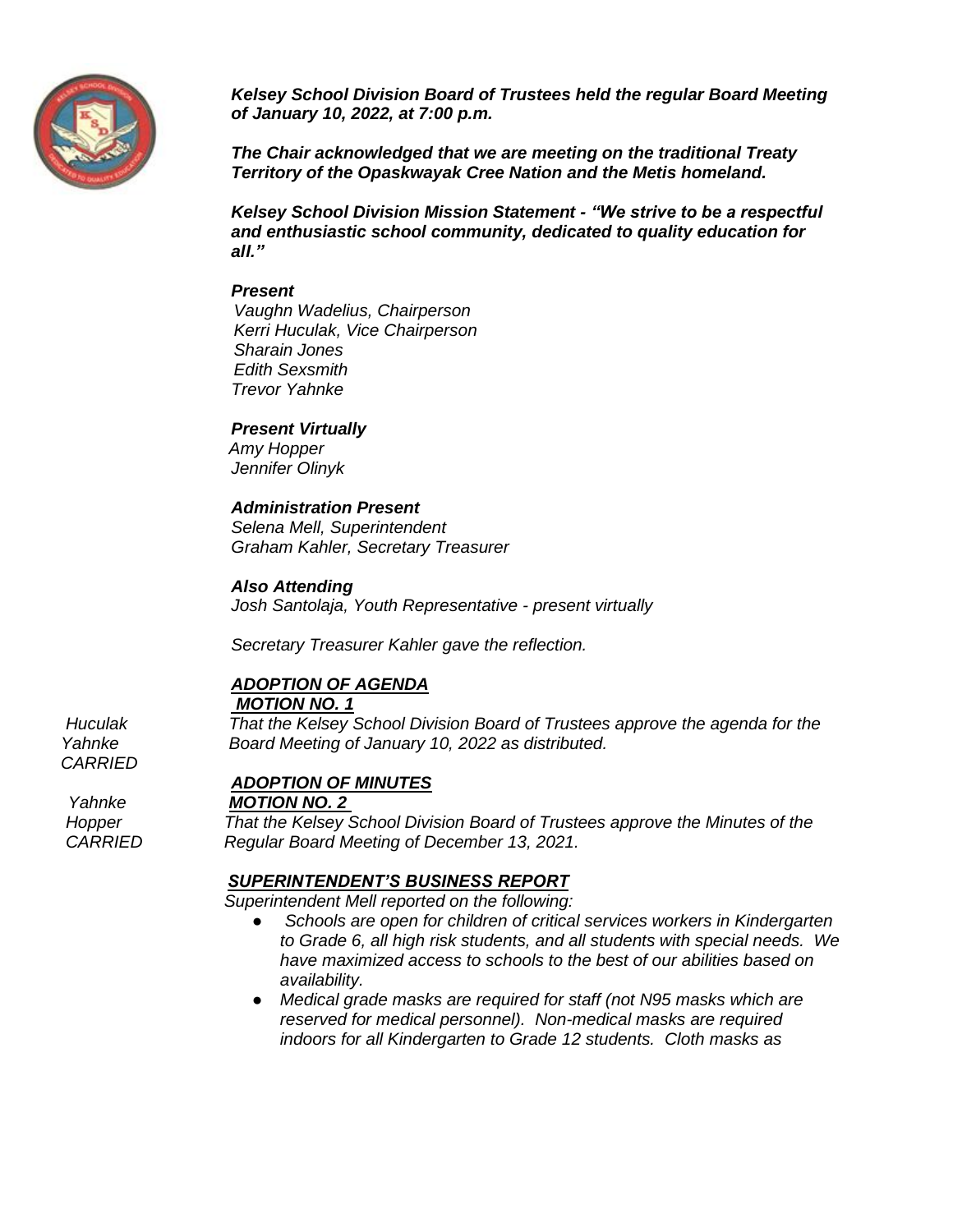

*Page Two January 10, 2022*

## *SUPERINTENDENT'S BUSINESS REPORT continued…*

*approved by public health remain acceptable. There is new increased guidelines on when masks are required.* 

- *Sports- There have been updated provincial changes to Public Health Orders. Health orders are being extended to February 1, 2022. Sports tournaments are not permitted in any school facility at this time.*
- *Test kits - Test kits are one per Kindergarten to Grade 6 student, and for staff that are not vaccinated and require screening only.*
- *To keep staff safe please do not attend schools or Division Office unless needed, call ahead.*
- *Members of the public should not enter schools or the Division Office when displaying potential symptoms related to Covid.*
- *Expect a brief document from Manitoba Education with updated measures and guidelines. This document will be on our websites when received.*

## *BOARD CHAIR'S REPORT*

*Board Chair Wadelius reported he attended the following:*

- *Dec 14 Survey Planning*
- *Dec 14 MB Board Chairs Meeting*
- *Dec 15 Education Liaison Committee Meeting*
- *Dec 22 Finance Committee Meeting*
- *Jan 5 Policy Committee Meeting*

### *SECRETARY TREASURER'S BUSINESS REPORT*

**Budget requests from the Board** 

## *STANDING COMMITTEE REPORTS*

### *NEGOTIATIONS AND PERSONNEL (Trevor Yahnke)*

*(Discussed In Camera) Next meeting is scheduled for January 20, 2022.* 

 *TRANSPORTATION (Jennifer Olinyk*)  *Next meeting is scheduled for January 18, 2022.*

### *EDUCATION LIAISON (Sharain Jones)*

 *A meeting was held on December 15, 2021 and the following was discussed:* 

- *Presentations from School Administrators*
- *Meeting with Minister*
- *Community School Grants*

 *Next meeting is scheduled for January 19, 2022.*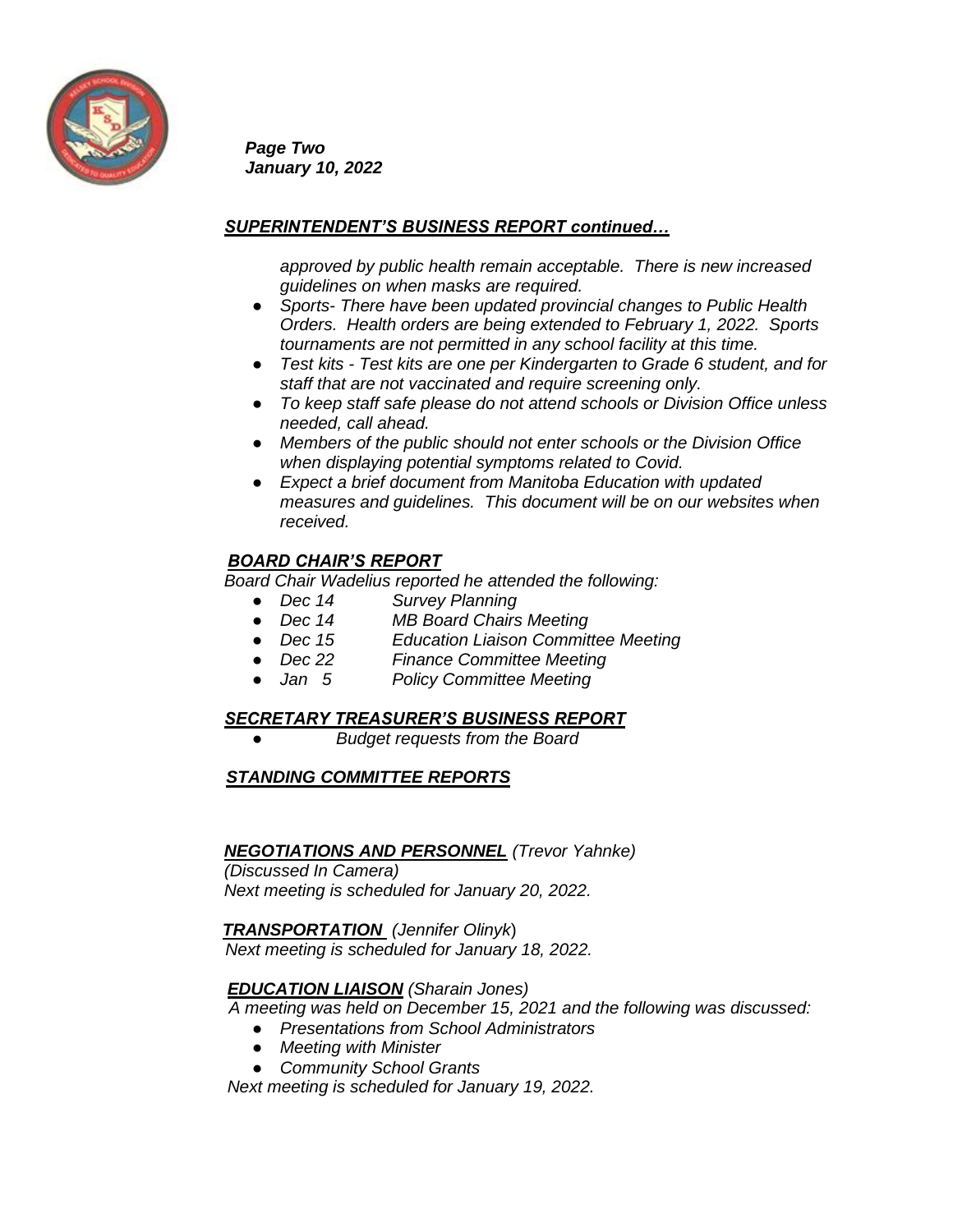

*Page Three January 10, 2022* 

*BUILDINGS AND MAINTENANCE*

*Next meeting is scheduled for January 27, 2022.*

# *COMMUNITY LIAISON (Amy Hopper)*

*Next meeting is scheduled for January 11, 2022.*

*Trustee Huculak assumed the Chair.*

## *POLICY* (Vaughn Wadelius)

*A meeting was held on January 5, 2022 and the following was discussed:* 

- *Policy EEA - Student Transportation*
- *Policy HB - Negotiations - Legal Status*
- *Policy HE - Board Negotiating Agents*
- *Policy HH - Staff Negotiating Organizations*
- *Policy IGADA - Work Education*
- *Policy IICA - Field Trips and Excursions*
- *Policy JC - School Attendance Areas*
- *Policy JECA - Admission of Resident Students*
- *Policy JECB - Admission of Non-Resident Students*
- *Policy JECBC - Admission of International and Foreign Students*
- *Policy JECC - Assignment of Resident Students to Schools*
- *Policy JECE - Student Withdrawal from School*
- *Policy JHCC - Communicable Disease Protocol - shorter policy and longer protocol to be developed.*
- *Procedures Manual*

 *Next meeting is scheduled for February 2, 2022.* 

# *ACTION*

### *APPROVAL OF REVISED POLICY JC - SCHOOL ATTENDANCE AREAS Wadelius MOTION NO. 3 \_\_*

 *Olinyk That the Kelsey School Division Board of Trustees Approve Revised Policy CARRIED JC - School Attendance Areas.*

# *APPROVAL OF REAFFIRMED POLICIES- EEA, HB, HE, HH, IICA, JECA, JECB, JECBC AND JECE*

 *Wadelius MOTION NO. 4\_\_\_*

 *Olinyk That the Kelsey School Division Board of Trustees Reaffirm Policies EEA, HB, CARRIED HE, HH, IICA, JECA, JECB, JECBC and JECE.* 

 *Trustee Wadelius resumed the Chair.*